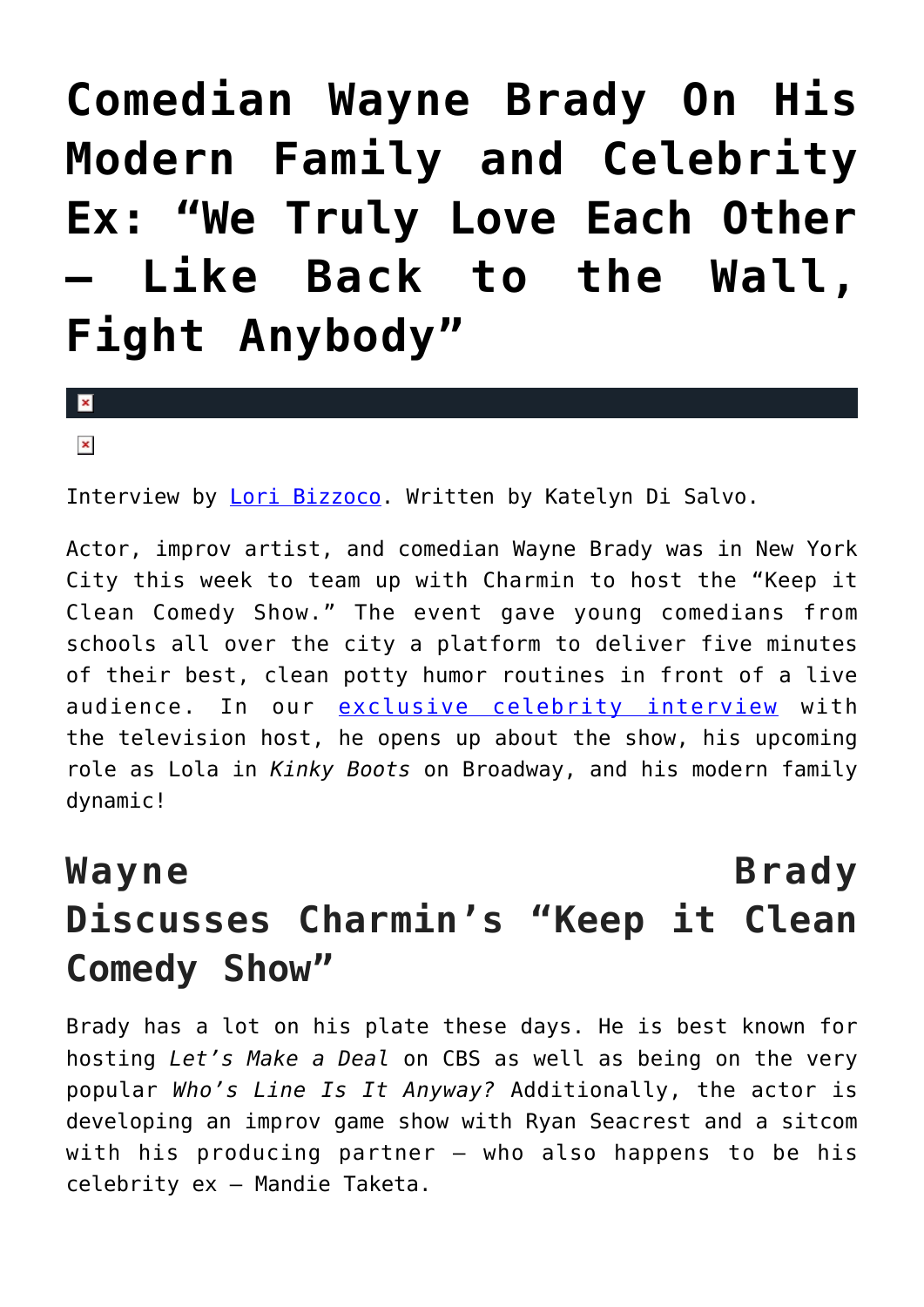Even with his full schedule, the busy celeb still made time to give back and help out the future of comedy for Charmin's "Keep It Clean Comedy Show." Brady opened up the show with classic interactive improv and even brought his daughter Maile on stage for some father-daughter comedy. He says getting involved with the event was a "no-brainer" because he was excited about helping these young, aspiring comedians. Plus, Charmin offered to donate to his favorite charity, Ronald McDonald House Charities. He was so impressed with the young talent at the event that he thought he could cast a baby *Saturday Night Live*!

**Related Link:** [Former 'TLC' Member Rozanda 'Chilli' Thomas](http://cupidspulse.com/67276/former-tlc-member-rozanda-chilli-thomas-denies-dating-wayne-brady/#AMkwWpP9YfvTkLIt.99) [Denies Dating Wayne Brady](http://cupidspulse.com/67276/former-tlc-member-rozanda-chilli-thomas-denies-dating-wayne-brady/#AMkwWpP9YfvTkLIt.99)

## **Comedian Shares His Excitement for His Latest Gig on Broadway**

NYC will be seeing a lot more of Brady come November. The actor will be the next star of *Kinky Boots*, playing the role of Lola. He's performed on Broadway before, acting as Billy Flynn in *Chicago*. However, the Emmy winner believes that being on Broadway will be different this time around because "Lola is an amazing role." It's no surprise that it'll take a lot of discipline to "sing those songs, wear those heels, walk that walk, and be the guy that helps to hold the entire show up." The celeb explains that his role as Billy Flynn was "cool and poppin'," a very different character to play. "For my money, this Lola is one of the best roles on Broadway," he shares.

Brady also clears up the belief that he *is* his work, saying, "It's a job. I think that there's this weird misconception that I believe most people carry around that, if you're a stand-up comedian or if you do improv, whatever you do on stage is how you should be in life." He explains that he isn't a wind-up doll and is a different person in real life. "When I'm on stage, I let out all the stops — that's why I started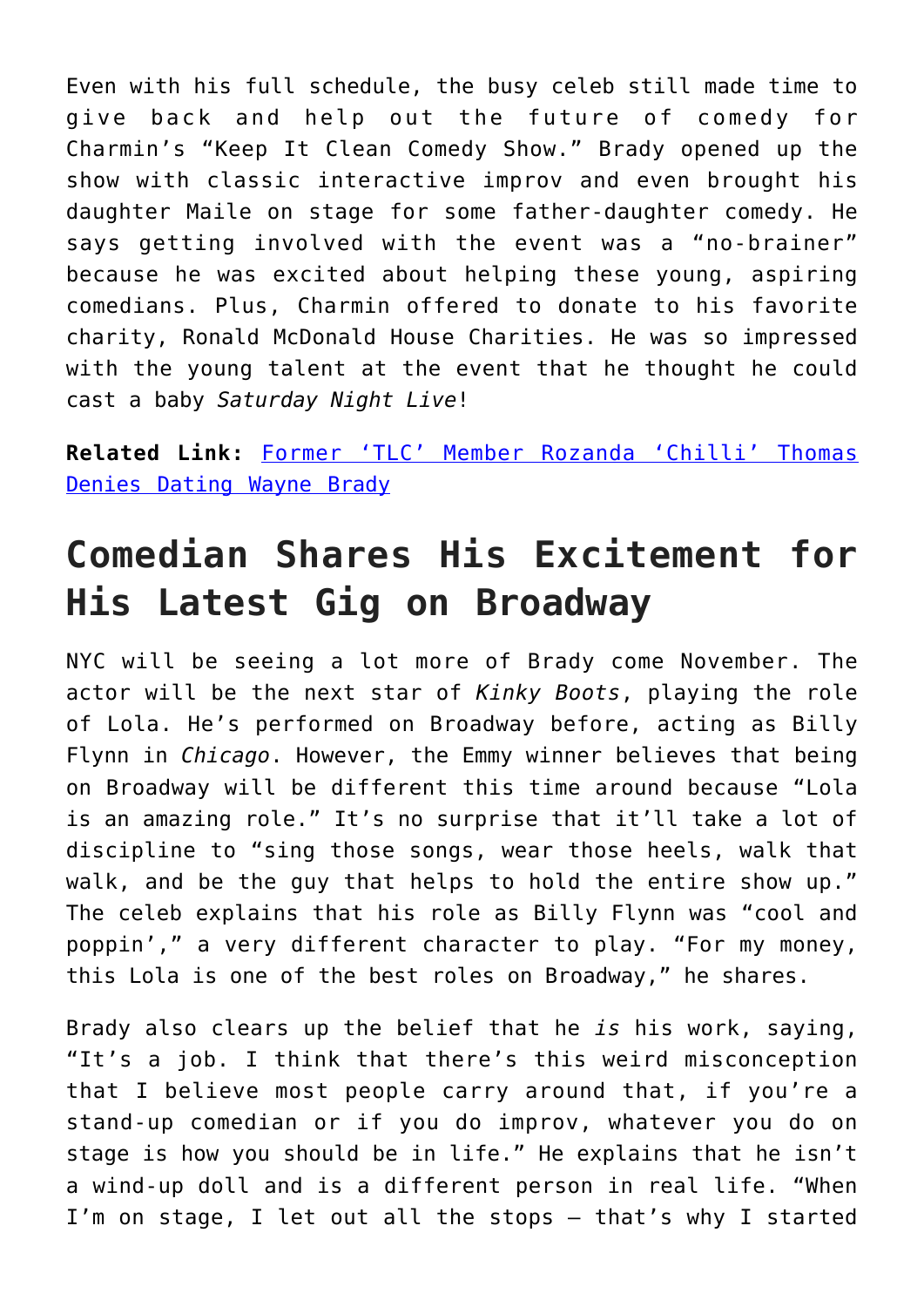acting," he reveals. "When I was a kid, you got to use your imagination and be whoever you wanted to be…and then come back to real life and just chill."

## **The Dynamic of His Modern Celebrity Family**

As fans know, Brady went through a [celebrity divorce](http://cupidspulse.com/celebrity-relationships/break-up-divorce/) with Mandie Taketa in 2007. But unlike many celebrity exes, the two managed to stay close, parenting *and* working together. Last fall, he went through some tough times and battled depression, and the comedian credits his ex-wife for helping him get through it.

Brady confirms that his relationship with Taketa (who was sitting next to him with daughter Maile during our interview) works for a simple reason: "We love each other. We truly love each other — like back to the wall, fight anybody, like I can say something about her, but you can't because I will fight you, and she will kill you for me," he explains. "So we have love and friendship. Add to that that we are parents together and business partners in this beautiful venture of a child." Given his experience, he doesn't understand the people who can't be friends, love each other, and happily co-exist because, at the end of the day, they are still a family.

The comedian shares that he's happily single at the moment. "I tried dating in the past, and it's not that I don't want to or won't, but now is not the time," he says. "I'm enjoying my life. I've got my daughter; I get to hang out with my best friend; and I get to do amazing work. I'll get around to it at some point."

**Related Link:** [Holly Madison Says Her Past As Playboy Bunny is](http://cupidspulse.com/94278/holly-madison-playboy-bunny-hugh-hefner-memoir/#ewGIpzkZidQSejwW.99) [Like "The Elephant in the Room That Never Goes Away"](http://cupidspulse.com/94278/holly-madison-playboy-bunny-hugh-hefner-memoir/#ewGIpzkZidQSejwW.99)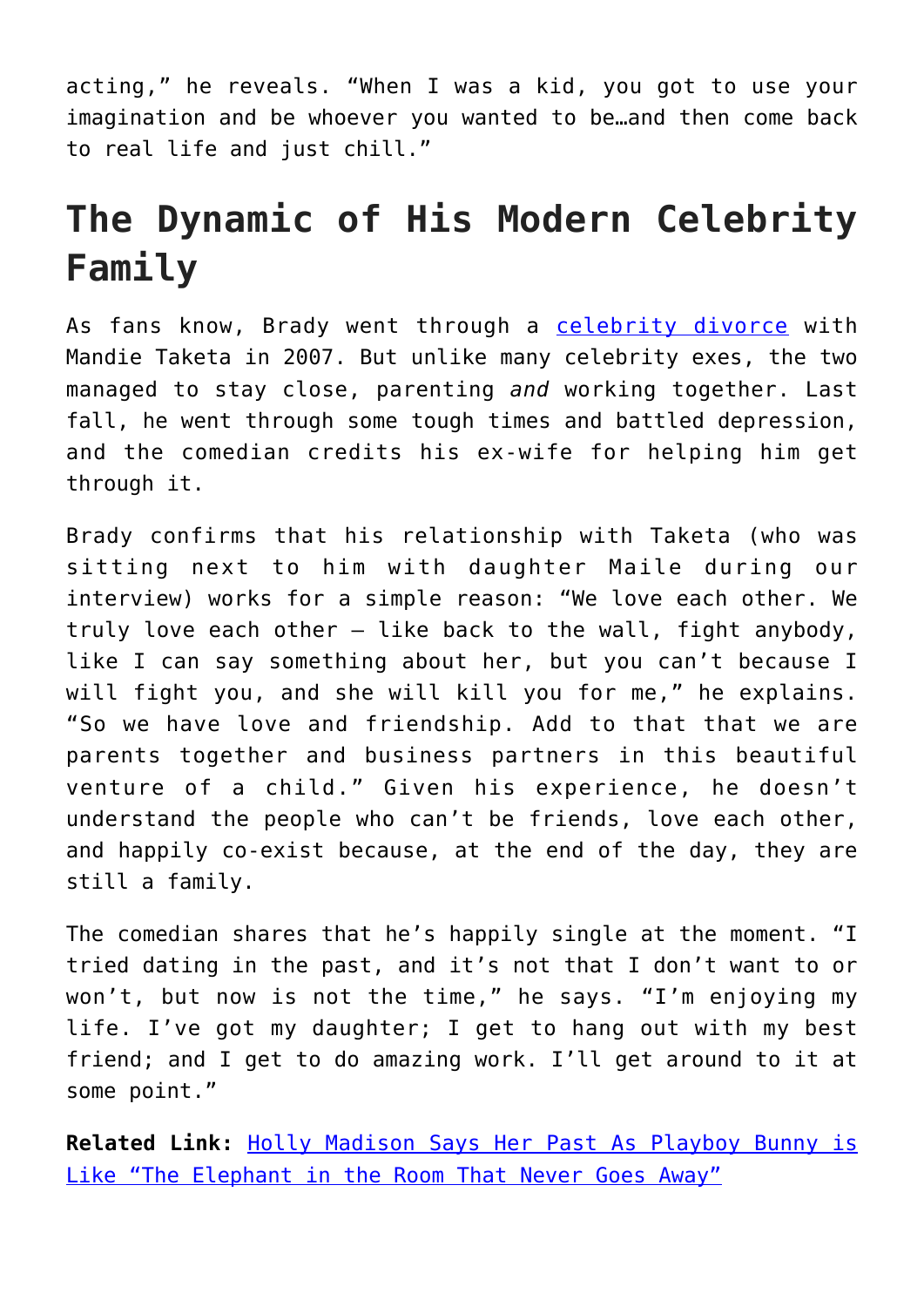The celebrity father didn't hesitate when asked to give his daughter [dating advice](http://cupidspulse.com/relationship-experts/), quoting his daughter's mother and saying, "Don't give anybody your time that won't respect your boundaries and respect you as a person. You've got to be willing and ready to do what you have to do to back that up. I wouldn't want her to be with someone who doesn't pay attention to those things."

*Catch Wayne Brady in* Kinky Boots *on Broadway this fall! You can follow the star on Twitter @waynebrady.* 

# **[Former 'TLC' Member Rozanda](https://cupidspulse.com/67276/former-tlc-member-rozanda-chilli-thomas-denies-dating-wayne-brady/) ['Chilli' Thomas Denies Dating](https://cupidspulse.com/67276/former-tlc-member-rozanda-chilli-thomas-denies-dating-wayne-brady/) [Wayne Brady](https://cupidspulse.com/67276/former-tlc-member-rozanda-chilli-thomas-denies-dating-wayne-brady/)**

#### $\mathbf{x}$

### $\mathbb{E}$  By Brittany Stubbs

Despite the rumors, Rozanda "Chilli" Thomas and Wayne Brady are *not* a couple; Chilli denies that they are dating. Although the pair were spotted together in Las Vegas last weekend at the MGM Grand allegedly holding hands, the *Whose Line Is It Anyway?* comic and R&B singer want to make it clear they're not romantically involved. "They are not dating, they've never dated, they've only ever been friends, that's it," a rep for Thomas shares with *[People](http://www.people.com/people/article/0,,20773061,00.html).* "They had dinner together after New Year's because they were on the same show. They are old friends."

**How do you keep rumors about your dating life from escalating?**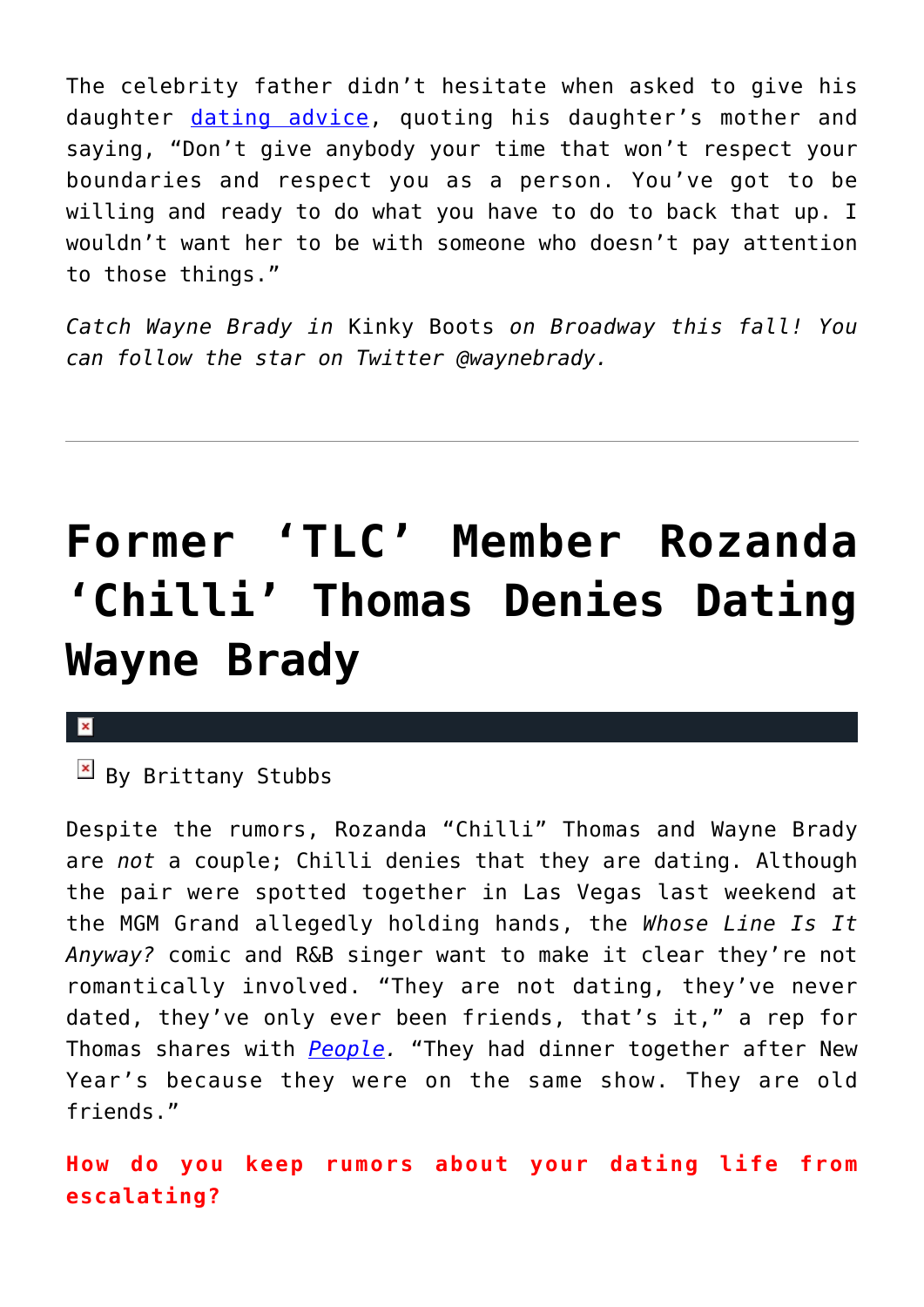### **Cupid's Pulse:**

So we're not all celebrities who feel the need to publicly announce and clarify who we are and are not romantically involved with, but there are still times it's important to avoid rumors starting regarding your personal life. From a professional stand point, for example, you don't want anything flying around about your dating life, especially if it involves someone in the same workplace. So avoid anything getting escalated:

**1. Be cautious of body language:** It's normal for the opposite sex to be affectionate to one another, even if they're just good friends. But an innocent hug, arm wrap behind the chair, or kiss on the cheek between you and your friend, can be seen as flirting and foreplay to someone else. So be both cautious and mindful of how your body language can be perceived by an outside party. If you are seeing someone but are not ready to share your new relationship with the rest of your social circle, keep the hand-holding, hand-on-knee, and any other body language that might reveal l-o-v-e, behind closed doors.

**Related:**[Rumor: Are Miley Cyrus and Kellan Lutz Dating?](http://cupidspulse.com/rumor-miley-cyrus-kellan-lutz-dating/) 

**2. Be careful on social media:** So you may think the picture you uploaded of you and [insert name] grabbing dinner and drinks one night is totally harmless; everyone knows you and him are just friends, you believe. But this is false and can actually be used as proof to confirm someone's suspicions. So if there's already some possible whispers about you and someone being more than just work pals, avoid posting anything that might add fuel to the fire.

**Related:** [Justin Bieber and Selena Gomez Reunite in Instagram](http://cupidspulse.com/justin-bieber-selena-gomez-reunite-instagram-photo/) [Photo](http://cupidspulse.com/justin-bieber-selena-gomez-reunite-instagram-photo/) 

**3. Confront the rumors:** At the end of the day, the easiest way to dissolve rumors or gossip is by facing them head on. If you know there is someone spreading around something about your